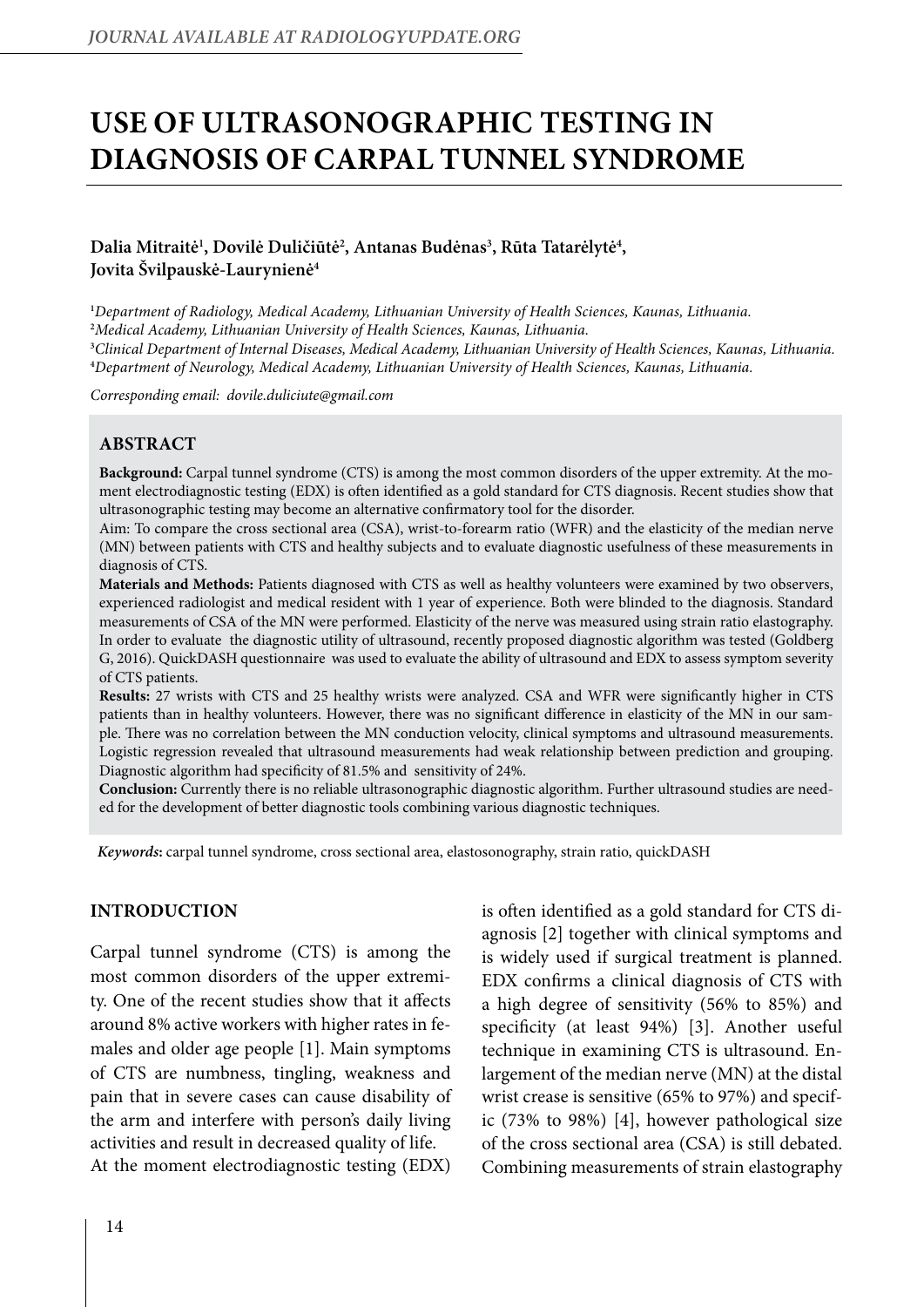and CSA of the MN may improve diagnostic accuracy [5]. Novel ultrasonography techniques such as shear wave elastography shows promising results in CTS diagnostics with high sensitivity and specificity as well (93%, 89% respectively) [6]. Elastography may be usefull not only for establishing the diagnosis, it also allows to evaluate severity of CTS [7].

These results shows that ultrasound may be a good alternative to EDX because it is less expensive, causes no pain and requires shorter waiting time for the patients to be examined. As about 60% of patients at diagnosis show objective clinical deficit and 80% slowing of distal motor latency of the MN [8], more easily available ultrasonographic testing may shorten the waiting time and help to diagnose CTS earlier.

The goal of this study is to compare the CSA, wrist-to-forearm ratio (WFR) and the elasticity of the MN between patients with CTS and healthy subjects and to evaluate diagnostic usefulness of these measurements in diagnosis of CTS.

#### **Materials and Method**

Study protocol was approved by local institutional ethics committee. Written informed consent was obtained from all participants. Population and procedure Between December 2015 and March 2016 we examined 26 subjects (27 wrists with CTS and 25 healthy hands). As one participant had one hand with CTS and the other without, he was assigned to both control and patients groups. Table 1 shows the main characteristics of patient and control group included in this study. All patients were symptomatic and had electrodiagnostically proven CTS. Subjects meeting electrophysiological criteria for polyneuropathy were excluded. Other exclusion criteria for both groups were prior wrist trauma, operation, diabetes mellitus and rheumatic diseases.

| <b>Characteristic</b> | Control group $(n=13)$ | $CTS$ group $(n=14)$ | <b>P</b> Value |
|-----------------------|------------------------|----------------------|----------------|
| Sex(n)                |                        |                      | 0.385          |
| Female                | 9(69.2)                | 12(85.7)             |                |
| Male                  | 4(30.8)                | 2(14.3)              |                |
| Age $(y)^2$           | 59.2 9.7               | 57.7<br>9.8          | 0.867          |
| Height (cm)           | 166.9 7.1              | $162.4$ 8.1          | 0.128          |
| Weight (kg)           | 13.8<br>75.2           | 20.5<br>78.3         | 0.720          |
| BMI <sup>3</sup>      | 5.2<br>27.1            | 29.6<br>6.8          | 0.449          |

**Table 1. Demographic data of healthy volunteers and patients with CTS** 

1Data are numbers of patients or volunteers with percentages.

2 Data are means ± standard deviations.

3 Body mass index (kg/m2).

## **Ultrasonographic measurements acquisition**

Experiment was conducted by two observers. First observer was a radiologist with 30 years of experience and the second was a medical resident with 1 year of experience. Both were blinded to the diagnosis of CTS and measurements of each other.

All subjects were comfortably seated and asked to rest their arm on the table with elbow flexed 90° and fingers kept relaxed. A slight flexion of the wrist was maintained during the measurement. First, CSA of the MN was measured at the distal wrist crease (CSA-D) which corresponds to the proximal inlet of the carpal tunnel at the scaphoid-pisiform level. Next, it was measured in the forearm by tracing the MN 12 cm proximally (CSA-P). While scanning in the transverse plane, using conventional B-mode ultrasonography, the hyperechoic boundary of the nerve was traced by a continuous line and the CSA was acquired.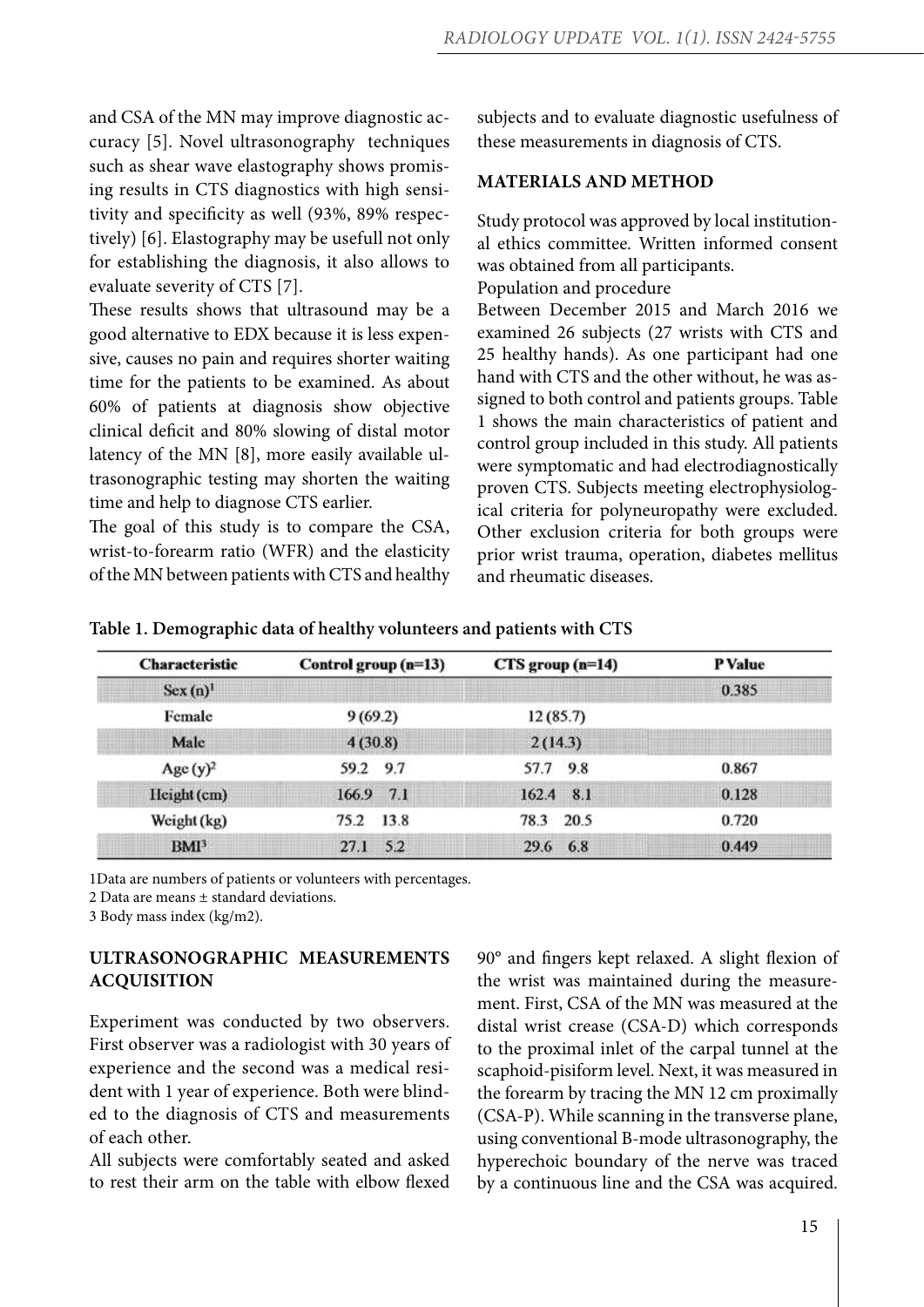Representative ultrasonographic image is shown in Figure 1. WFR was calculated dividing the CSA-D by CSA-P value. All ultrasound images were acquired using Phillips EPIQ 7 ultrasound system and L12-5 linear array transducer.

Elasticity of the MN was measured using strain elastography. Measurements were taken at the distal wrist crease. Low-frequency compression of the tissues was applied manually by the handheld ultrasound transducer. Ellipse located on CSA of the MN was used as a region of interest (ROI), the adjacent tissue to the right of the MN at the same depth was used as the reference. Representative ultrasonographic image is shown in Figure 2. Relative strain was measured and strain ratio was calculated using Philips QLAB software's Q-App Elastography Quantification (EQ) application, which compares the strain values between two user-defined areas of tissue in the elastrogram. Because manual compression was used and some differences in tissue displacement depending on different levels of pressure may occur, the strain ratio was measured three times and mean value was used for data analysis and comparison, with higher strain ratio number meaning higher stiffness.

# **Ultrasonographic diagnostic algorithm**

As ultrasonographic screening is potential time and health care costs saving method, we decided

Strain Ratio

**Figure 1. Transverse image. CSA-D measurement using continuous trace.**



**Figure 2. Transverse image. Strain ratio measurement.**

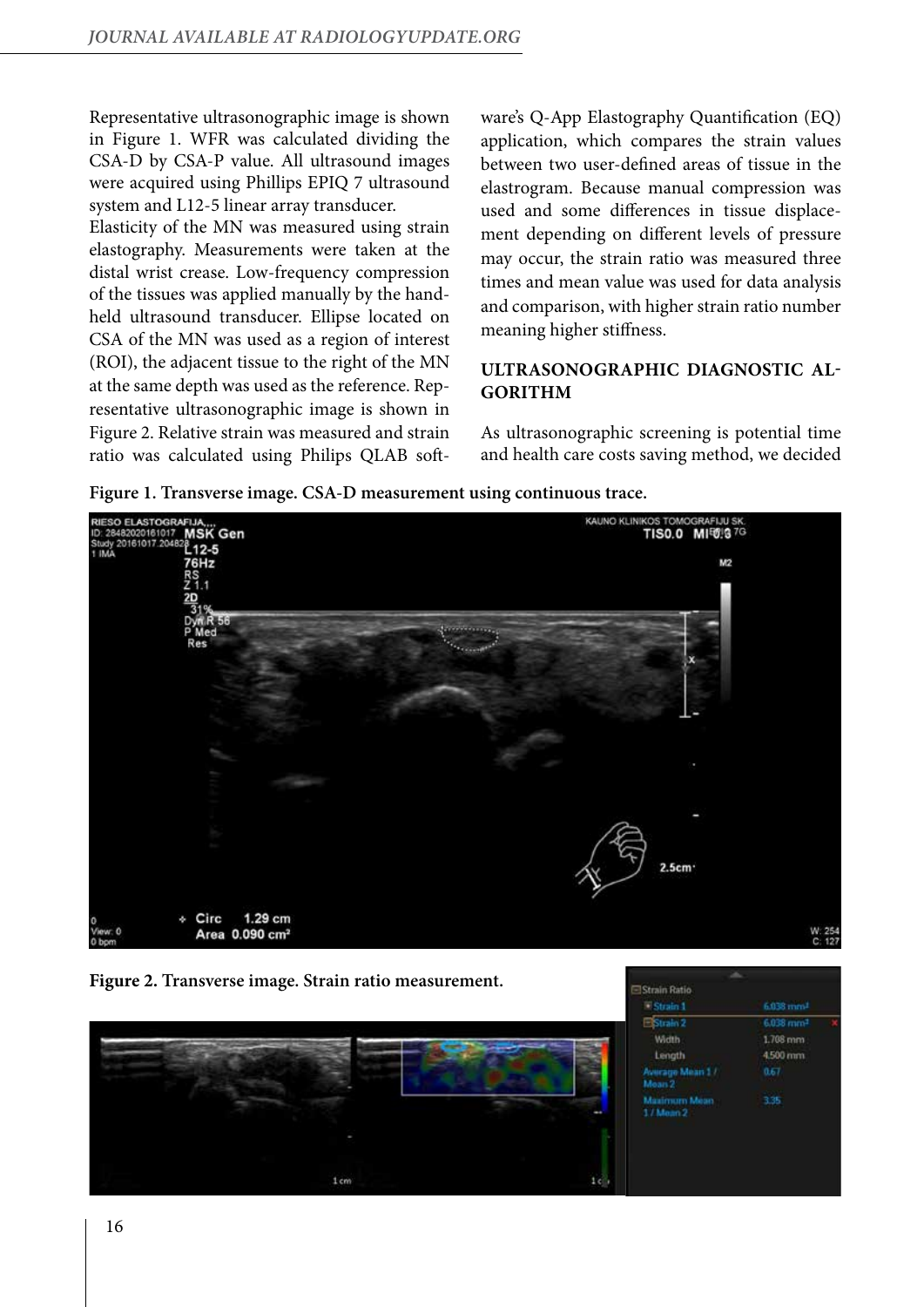to test one of the recently proposed ultrasonographic diagnostic algorithms for CTS (Goldberg G, 2016). It was based on analytic literature review and suggests that patients who present with typical or atypical symptoms without clinical signs of motor axon deficiency should be first examined by ultrasound and if their CSA is larger or equal 9 mm2 and/or WRF is higher or equal than 1.4 should be tested eletrodiagnostically. The goal of the test is to assess potential of the algorithm in clinical practice by evaluating its sensitivity and specificity.

# **Ultrasound and EDX relations with disability of the arm in CTS group**

Each CTS patient was asked to fill QuickDASH, one of a hand-specific questionnaires that may help to determine functionality in patients with CTS. We decided to use validated lithuanian version of QuickDASH questionnaire because its results well correlates with Boston Carpal Tunnel Questionnaire which is most widely used for evaluating CTS severity [9]. QuickDASH questionnaire was used in order to compare ultrasonographic and EDX results with the disability of the arm in CTS group.

### **Statistical analysis**

All data analysis was performed using SPSS Statistics Version 23 (IBM). First of all, the ultrasonographic measurements were compared between groups to check the hypothesis that strain ratio of the MN, WFR and CSA-D are significantly higher in patient group than in control group. Independent samples Mann-Whitney U test was used for this. As majority of the patient group had mild CTS, it was not possible to compare ultrasonographic measurements between different degrees of CTS. To evaluate the relation between EDX and ultrasonographic measurements in patient group Spearman's rank order correlation was used. MN conduction velocity (MNCV) from wrist to second digit (as it is one of the first indicators of CTS), CSA-D, WFR and strain ratio index were compared. To test how well would MNCV and ultrasound measurements predict diagnosis on their own, without the use of algorithm, logistic regression was used. Algorithm was tested by counting true positives and negatives, false positives and negatives and calculating specificity and sensitivity. Results between examiners were compared using related samples Wilcoxon signed rank test.

## **Results**

According to radiologist, patient group had statistically higher CSA-D with the mean of 9.8 mm<sup>2</sup> versus control group 8.4 mm<sup>2</sup> (p=0.016). WFR was statistically higher in patient group as well with the mean of 3.3 versus control group 1.6 (p=0.047). There was no significant difference in elasticity of the MN in our sample, with mean strain ratio 1.6 in patient group and 1.4 in control group (p=0.109). We found no correlation between MNCV and ultrasonographic measurements (p>0.05).

There was no statistically significant difference between experienced radiologist's and resident's CSD-D (p=0.935), but there was statistically significant difference between doctor's and resident's CSA-P measurements (p=0.045), followed by statistically significant difference between WFR ( $p=0.03$ ). There was no statistically significant difference between strain ratio measured by the doctor and by the resident  $(p=0.437)$ .

A logistic regression analysis was conducted to predict diagnosis of CTS using only CSA-D and WFR measurements. A test of the full model against a constant only model was statistically significant, indicating that the predictors as a set reliably distinguished between patient and control groups (chi square = 11.588,  $p < 0.003$  with df= 2). Nagelkerke's  $R^2$  of 0.266 indicated a weak relationship between prediction and grouping. Prediction success overall was 67.3% (72% for control group and 63% for CTS group) compared to constant only model's 51.9%. Adding strain ratio to the model didn't make a significant improvement in prediction making overall prediction success just a little higher 69.2% (76% for control group and 63% for CTS group, chi square =  $11.643$ , p<0.009 with df = 3, Nagelkerke's  $R^2$  = 0.268).

According to radiologist, in patient group there were 22 hands whom would be correctly send to the EDX using proposed algorithm (indications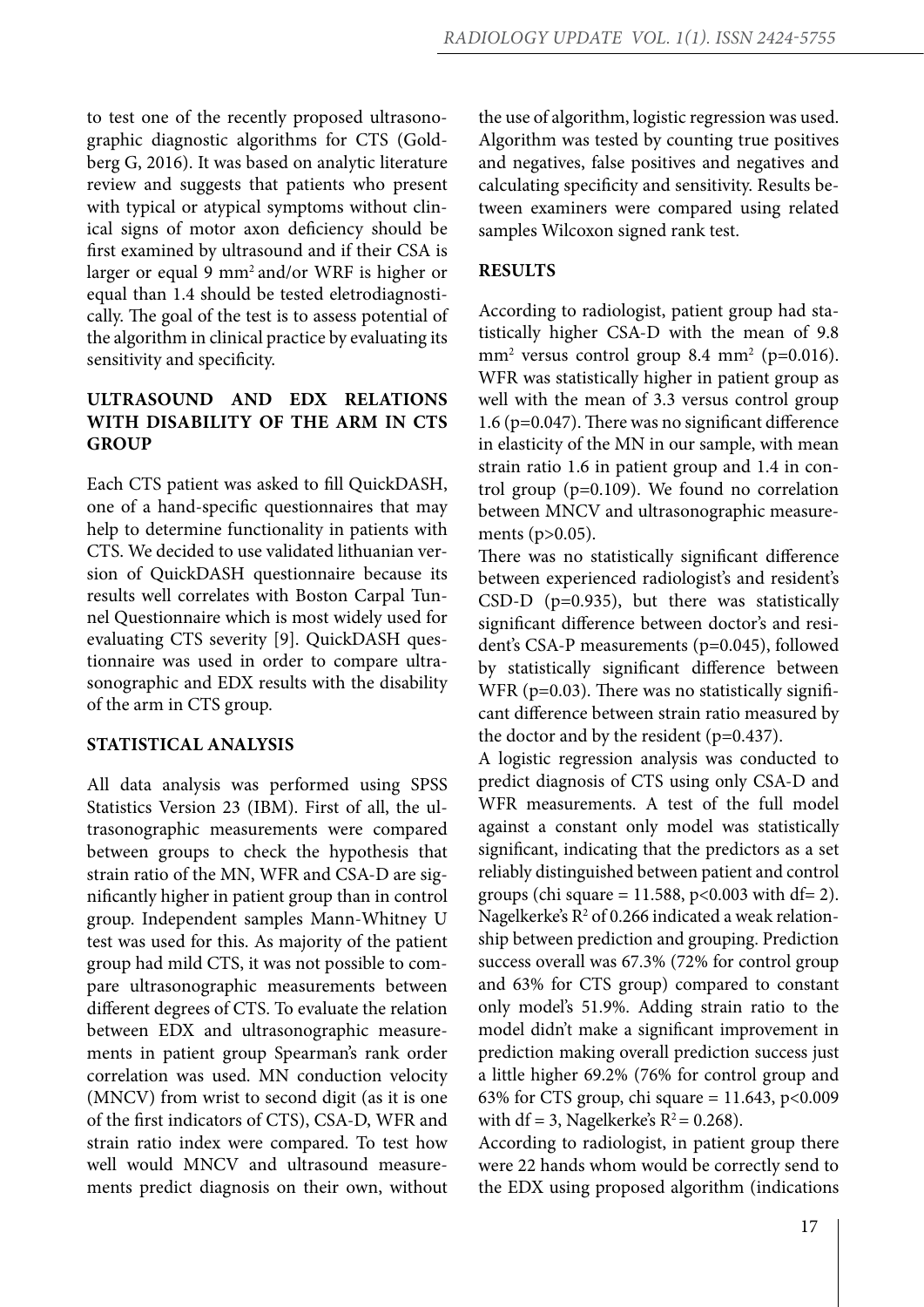for EDX is CSA-D  $\geq$  9 mm<sup>2</sup> and WFR  $\geq$  1.4 mm<sup>2</sup>), and 5 hands would have been falsely declared as healthy. That gave the algorithm specificity of 81.5%. In control group there were 19 false positive hands and 6 true negative hands, which gave the algorithm sensitivity of 24%. Resident doctor also showed similar specificity (100%) and sensitivity (40%) as a radiologist.

QuickDASH results varied from 13.6 to 65.9, the higher result meaning the greater disability. In CTS group disability of the arm was significantly higher in subjects with slower nerve conduction velocity. However, CSA-D, WFR and nerve stiffness were not significantly higher in people with greater disability of the arm.

#### **Discussion**

In our study we got similar results when comparing CSA and WFR between patient and control

**Table 2. Mean CSA-D, CSA-P, WFR and elastographic values for patients and control group by both examiners**

| Diagnostic<br>Test | Radiologist               |                       | P Value | Resident                  |                       | P Value |
|--------------------|---------------------------|-----------------------|---------|---------------------------|-----------------------|---------|
|                    | Control group<br>$(n=13)$ | CTS group<br>$(n=14)$ |         | Control group<br>$(n=13)$ | CTS group<br>$(n=14)$ |         |
| CSA-D              | $8.4 \pm 2.2$             | $9.8 \pm 2.1$         | 0.016   | $8.1 \pm 1.7$             | $11.0 \pm 3.5$        | 0.001   |
| CSA-P              | $5.3 \pm 1.8$             | $4.6 \pm 2.0$         | 0.608   | $5.0 \pm 1.0$             | $4.1 \pm 2.6$         | 0.016   |
| WFR                | $1.6 \pm 0.4$             | $3.3 \pm 3.7$         | 0.047   | $1.7 \pm 0.7$             | $3.7 \pm 2.8$         | 0.000   |
| Strain ratio       | $1.4 \pm 0.6$             | $1.6 \pm 0.6$         | 0.109   | $1.5 \pm 0.6$             | $3.3 \pm 0.4$         | 0.410   |

group like other studies [6,14-16] as there was a statistical difference between the groups, despite higher CSA values in our control group when compared to other studies  $6.3$ -7.9 mm<sup>2</sup> [6,14].

Previous studies have shown that stiffness of the MN in CTS patients is significantly higher than in healthy subjects [5,12,13]. However, we didn't find difference in nerve stiffness between the groups. It could be due to different methods applied by other authors in measuring elasticity of the MN, for example, using acoustic coupler with a standardized elasticity. The fact that most of our CTS cases have mild CTS also could have influenced the results. However, one of the recent studies that used similar technique as ours shows that strain elastography do not exclude patients with mild CTS [10]. Also, anthropometric factors such as body mass index may affect the results [11].

Findings about ability of ultrasound to distinguish between different degrees of CTS are controversial. According to some authors, ultrasound should be able to distinguish between different degrees of CTS [7], some concludes that it cannot categorize disease severity [10]. Limited number of studies using same methods exists, so it is not yet possible to evaluate true diagnostic value of strain ratio elastography.

We found no relations between sensory MN conduction velocity and ultrasound measurements despite other authors findings [17,18,19]. Disability of the arm is related to nerve conduction changes but not with ultrasonographic measurements. Other studies had similar results [20,21]. It appears that changes in nerve physiology have more effect on function than changes in anatomy which is represented in these findings.

When testing the ability of CTS diagnosis prediction, we found that in our model CSA and WFR of the MN had a poor value of prediction. And we didn't achieve good results with elasticity of the MN too, in our sample there was no correlation between elasticity and CTS as reported by other authors [5,6]. We found that the proposed algorithm for diagnosing CTS lacked sensitivi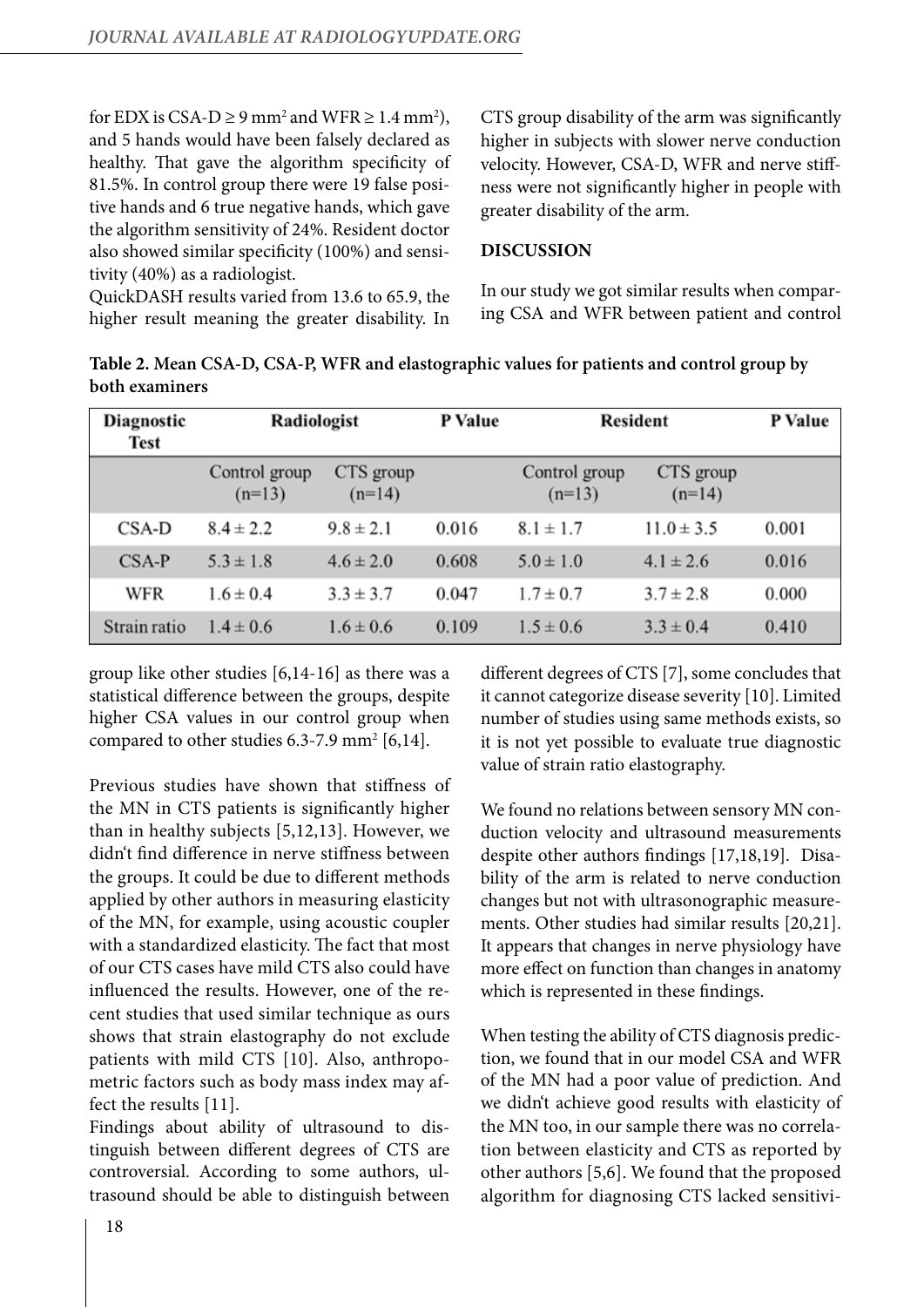ty. These results fall behind greatly when compared to sensitivity of clinical provocative tests such as Phalen's test (57%-91%) [22] and conventional EDX (56% to 85%) [3]. Though some other studies found that ultrasound measurements had a good sensitivity [6] it seems that EDX would still be a first choice for diagnosing CTS as it has a potential to diagnose between diseases that could imitate CTS.

Ultrasound still holds its potential as easy to master technique when compared to EDX. Resi-

dent doctor in our study performed similarly to experienced radiologist. This could aid greatly in the accessibility for diagnosing CTS. This and other advantages like relatively low cost of examination, provision of anatomic images of the MN and surrounding structures, makes ultrasound a valuable technique, but further improvements of the method are needed, as at the moment ultrasonographic algorithm lacks sensitivity for a screening test. Further studies are needed for the development of better diagnostic tools combining various diagnostic modalities.